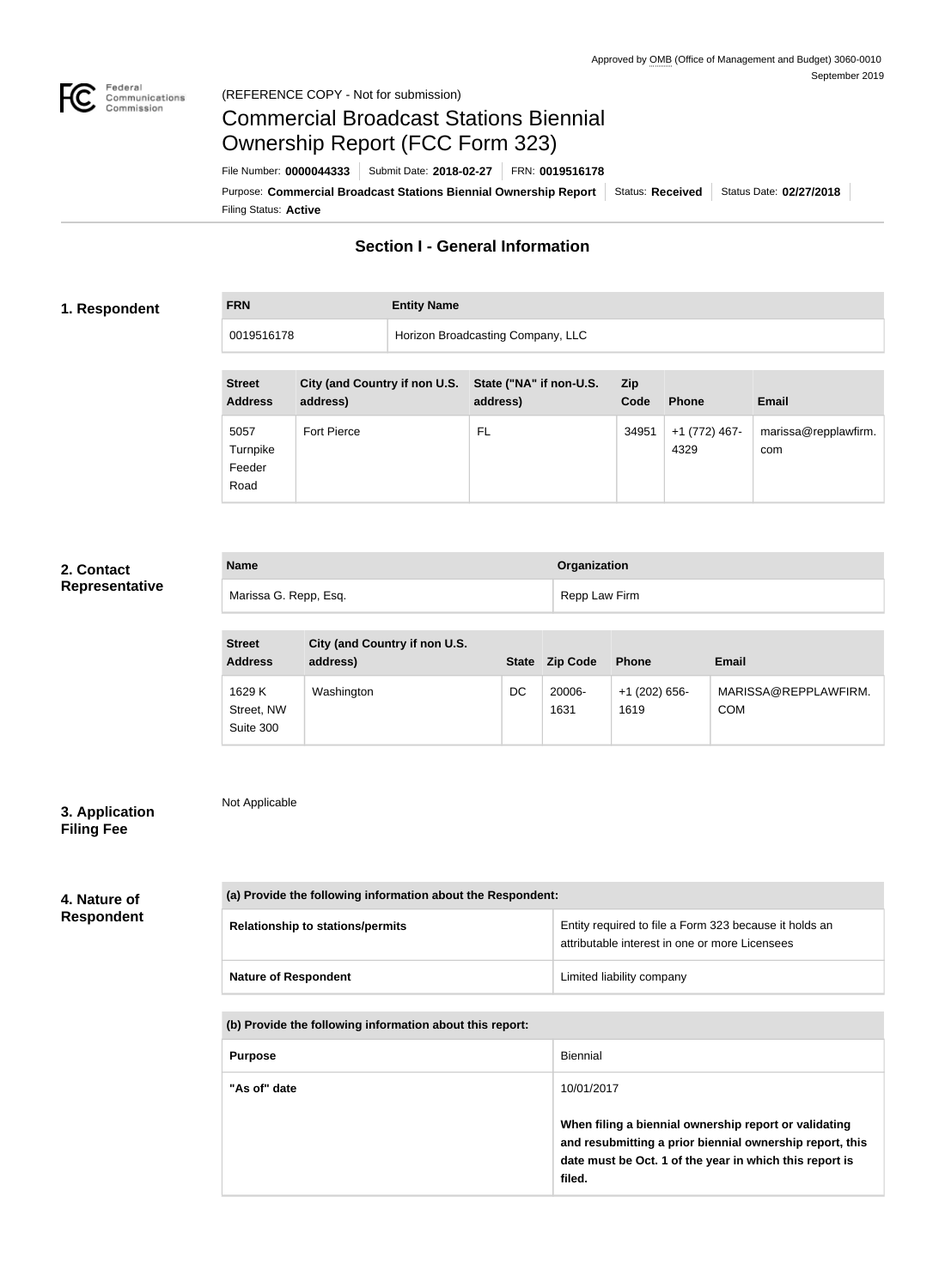## **Respondent is filing this report to cover the following Licensee(s) and station(s):**

| <b>Licensee/Permittee Name</b>  |                               | <b>FRN</b>             |                |                |  |  |
|---------------------------------|-------------------------------|------------------------|----------------|----------------|--|--|
| WHLG FM, LLC                    |                               | 0020743639             |                |                |  |  |
| Fac. ID No.                     | <b>Call Sign</b>              | <b>State</b>           | <b>Service</b> |                |  |  |
| 27674                           | PORT ST. LUCIE<br><b>WHLG</b> |                        |                | <b>FM</b>      |  |  |
| <b>Licensee/Permittee Name</b>  |                               | <b>FRN</b>             |                |                |  |  |
| WSBH FM, LLC                    |                               |                        | 0020633566     |                |  |  |
| Fac. ID No.                     | <b>Call Sign</b>              | <b>City</b>            | <b>State</b>   | <b>Service</b> |  |  |
| 166009                          | <b>WSBH</b>                   | <b>SATELLITE BEACH</b> | <b>FL</b>      | <b>FM</b>      |  |  |
| <b>Licensee/Permittee Name</b>  |                               |                        | <b>FRN</b>     |                |  |  |
| <b>WJZT Communications, LLC</b> |                               |                        | 0015094758     |                |  |  |
| Fac. ID No.                     | <b>Call Sign</b>              | <b>City</b>            | <b>State</b>   | <b>Service</b> |  |  |
| 89051                           |                               |                        |                |                |  |  |

# **Section II – Biennial Ownership Information**

| 1.47 C.F.R.<br><b>Section 73.3613</b><br>and Other<br><b>Documents</b>                                                                                                                                                   | Licensee Respondents that hold authorizations for one or more full power television, AM, and/or FM stations should list all<br>contracts and other instruments set forth in 47 C.F.R. Section 73.3613(a) through (c) for the facility or facilities listed on this<br>report. In addition, attributable Local Marketing Agreements (LMAs) and attributable Joint Sales Agreements (JSAs) must be<br>disclosed by the licensee of the brokering station on its ownership report. If the agreement is an attributable LMA, an<br>attributable JSA, or a network affiliation agreement, check the appropriate box. Otherwise, select "Other." Non-Licensee<br>Respondents, as well as Licensee Respondents that only hold authorizations for Class A television and/or low power television<br>stations, should select "Not Applicable" in response to this question. |                                                                                                                                                                                                                                                                   |  |  |  |  |  |
|--------------------------------------------------------------------------------------------------------------------------------------------------------------------------------------------------------------------------|--------------------------------------------------------------------------------------------------------------------------------------------------------------------------------------------------------------------------------------------------------------------------------------------------------------------------------------------------------------------------------------------------------------------------------------------------------------------------------------------------------------------------------------------------------------------------------------------------------------------------------------------------------------------------------------------------------------------------------------------------------------------------------------------------------------------------------------------------------------------|-------------------------------------------------------------------------------------------------------------------------------------------------------------------------------------------------------------------------------------------------------------------|--|--|--|--|--|
|                                                                                                                                                                                                                          | Not Applicable.                                                                                                                                                                                                                                                                                                                                                                                                                                                                                                                                                                                                                                                                                                                                                                                                                                                    |                                                                                                                                                                                                                                                                   |  |  |  |  |  |
| 2. Ownership<br><b>Interests</b>                                                                                                                                                                                         | (a) Ownership Interests. This Question requires Respondents to enter detailed information about ownership interests by<br>generating a series of subforms. Answer each question on each subform. The first subform listing should be for the Respondent<br>itself. If the Respondent is not a natural person, also list each of the officers, directors, stockholders, non-insulated partners,<br>non-insulated members, and any other persons or entities with a direct attributable interest in the Respondent pursuant to the<br>standards set forth in 47 C.F.R. Section 73.3555. (A "direct" interest is one that is not held through any intervening companies<br>or entities.) List each interest holder with a direct attributable interest in the Respondent separately.                                                                                  |                                                                                                                                                                                                                                                                   |  |  |  |  |  |
|                                                                                                                                                                                                                          | Section 73.3555, Note 2(i).                                                                                                                                                                                                                                                                                                                                                                                                                                                                                                                                                                                                                                                                                                                                                                                                                                        | Leave the percentage of total assets (Equity Debt Plus) field blank for an interest holder unless that interest holder has an<br>attributable interest in the Respondent solely on the basis of the Commission's Equity Debt Plus attribution standard, 47 C.F.R. |  |  |  |  |  |
|                                                                                                                                                                                                                          | In the case of vertical or indirect ownership structures, list only those interests in the Respondent that also represent an<br>attributable interest in the Licensee(s) for which the report is being submitted.                                                                                                                                                                                                                                                                                                                                                                                                                                                                                                                                                                                                                                                  |                                                                                                                                                                                                                                                                   |  |  |  |  |  |
|                                                                                                                                                                                                                          | Entities that are part of an organizational structure that includes holding companies or other forms of indirect ownership must file<br>separate ownership reports. In such a structure do not report, or file a separate report for, any interest holder that does not have<br>an attributable interest in the Licensee(s) for which the report is being submitted.                                                                                                                                                                                                                                                                                                                                                                                                                                                                                               |                                                                                                                                                                                                                                                                   |  |  |  |  |  |
|                                                                                                                                                                                                                          |                                                                                                                                                                                                                                                                                                                                                                                                                                                                                                                                                                                                                                                                                                                                                                                                                                                                    | Please see the Instructions for further detail concerning interests that must be reported in response to this question.                                                                                                                                           |  |  |  |  |  |
| The Respondent must provide an FCC Registration Number for each interest holder reported in response to this question.<br>Please see the Instructions for detailed information and guidance concerning this requirement. |                                                                                                                                                                                                                                                                                                                                                                                                                                                                                                                                                                                                                                                                                                                                                                                                                                                                    |                                                                                                                                                                                                                                                                   |  |  |  |  |  |
|                                                                                                                                                                                                                          | <b>Ownership Information</b>                                                                                                                                                                                                                                                                                                                                                                                                                                                                                                                                                                                                                                                                                                                                                                                                                                       |                                                                                                                                                                                                                                                                   |  |  |  |  |  |
|                                                                                                                                                                                                                          | <b>FRN</b>                                                                                                                                                                                                                                                                                                                                                                                                                                                                                                                                                                                                                                                                                                                                                                                                                                                         | 0019516178                                                                                                                                                                                                                                                        |  |  |  |  |  |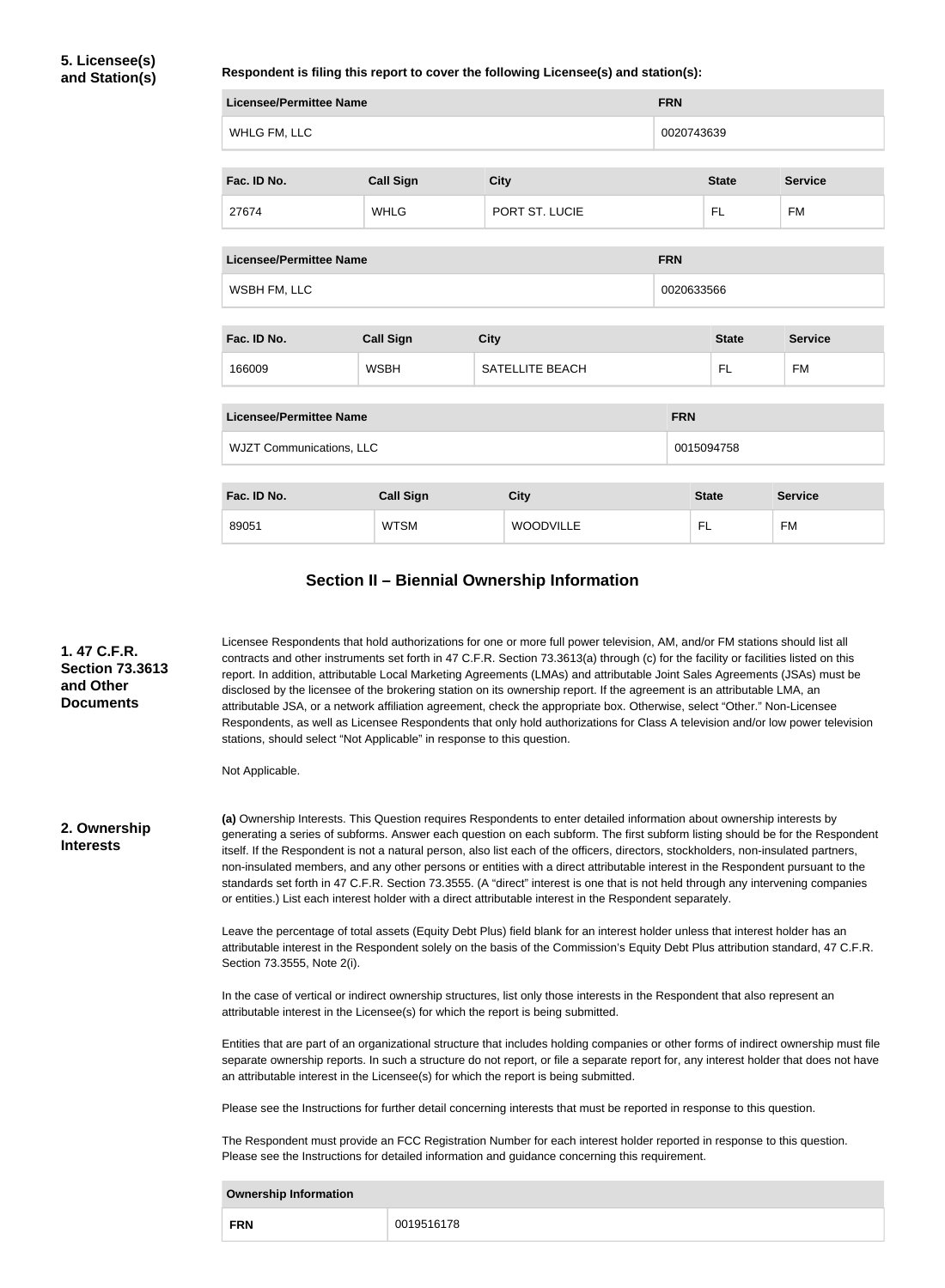| <b>Entity Name</b>                                                                                                         | Horizon Broadcasting Company, LLC                       |                           |                            |  |  |
|----------------------------------------------------------------------------------------------------------------------------|---------------------------------------------------------|---------------------------|----------------------------|--|--|
| <b>Address</b>                                                                                                             | PO Box                                                  |                           |                            |  |  |
|                                                                                                                            | Street 1                                                | 5057 Turnpike Feeder Road |                            |  |  |
|                                                                                                                            | <b>Street 2</b>                                         |                           |                            |  |  |
|                                                                                                                            | <b>City</b>                                             | Fort Pierce               |                            |  |  |
|                                                                                                                            | State ("NA" if non-U.S.<br>address)                     | <b>FL</b>                 |                            |  |  |
|                                                                                                                            | <b>Zip/Postal Code</b>                                  | 34951                     |                            |  |  |
|                                                                                                                            | Country (if non-U.S.<br>address)                        | <b>United States</b>      |                            |  |  |
| <b>Listing Type</b>                                                                                                        | Respondent                                              |                           |                            |  |  |
| <b>Positional Interests</b><br>(check all that apply)                                                                      | Respondent                                              |                           |                            |  |  |
| <b>Tribal Nation or Tribal</b><br><b>Entity</b>                                                                            | Interest holder is not a Tribal nation or Tribal entity |                           |                            |  |  |
| <b>Interest Percentages</b><br>(enter percentage values                                                                    | Voting                                                  | 0.0%                      | <b>Jointly Held?</b><br>No |  |  |
| from 0.0 to 100.0)                                                                                                         | <b>Equity</b>                                           | 0.0%                      |                            |  |  |
|                                                                                                                            | <b>Total assets (Equity Debt</b><br>Plus)               | 0.0%                      |                            |  |  |
| Does interest holder have an attributable interest in one or more broadcast stations<br>that do not appear on this report? | Yes                                                     |                           |                            |  |  |

| <b>FRN</b>                                                | 0023074230                          |                           |
|-----------------------------------------------------------|-------------------------------------|---------------------------|
| <b>Name</b>                                               | Hillary N. Smith                    |                           |
| <b>Address</b>                                            | PO Box                              |                           |
|                                                           | <b>Street 1</b>                     | 5057 Turnpike Feeder Road |
|                                                           | <b>Street 2</b>                     |                           |
|                                                           | <b>City</b>                         | Fort Pierce               |
|                                                           | State ("NA" if non-U.S.<br>address) | <b>FL</b>                 |
|                                                           | <b>Zip/Postal Code</b>              | 34951                     |
|                                                           | Country (if non-U.S.<br>address)    | <b>United States</b>      |
| <b>Listing Type</b>                                       | Other Interest Holder               |                           |
| <b>Positional Interests</b><br>(check all that apply)     | LC/LLC/PLLC Member                  |                           |
| Citizenship, Gender,                                      | <b>Citizenship</b>                  | US                        |
| <b>Ethnicity, and Race</b><br><b>Information (Natural</b> | Gender                              | Female                    |
| Persons Only)                                             | <b>Ethnicity</b>                    | Not Hispanic or Latino    |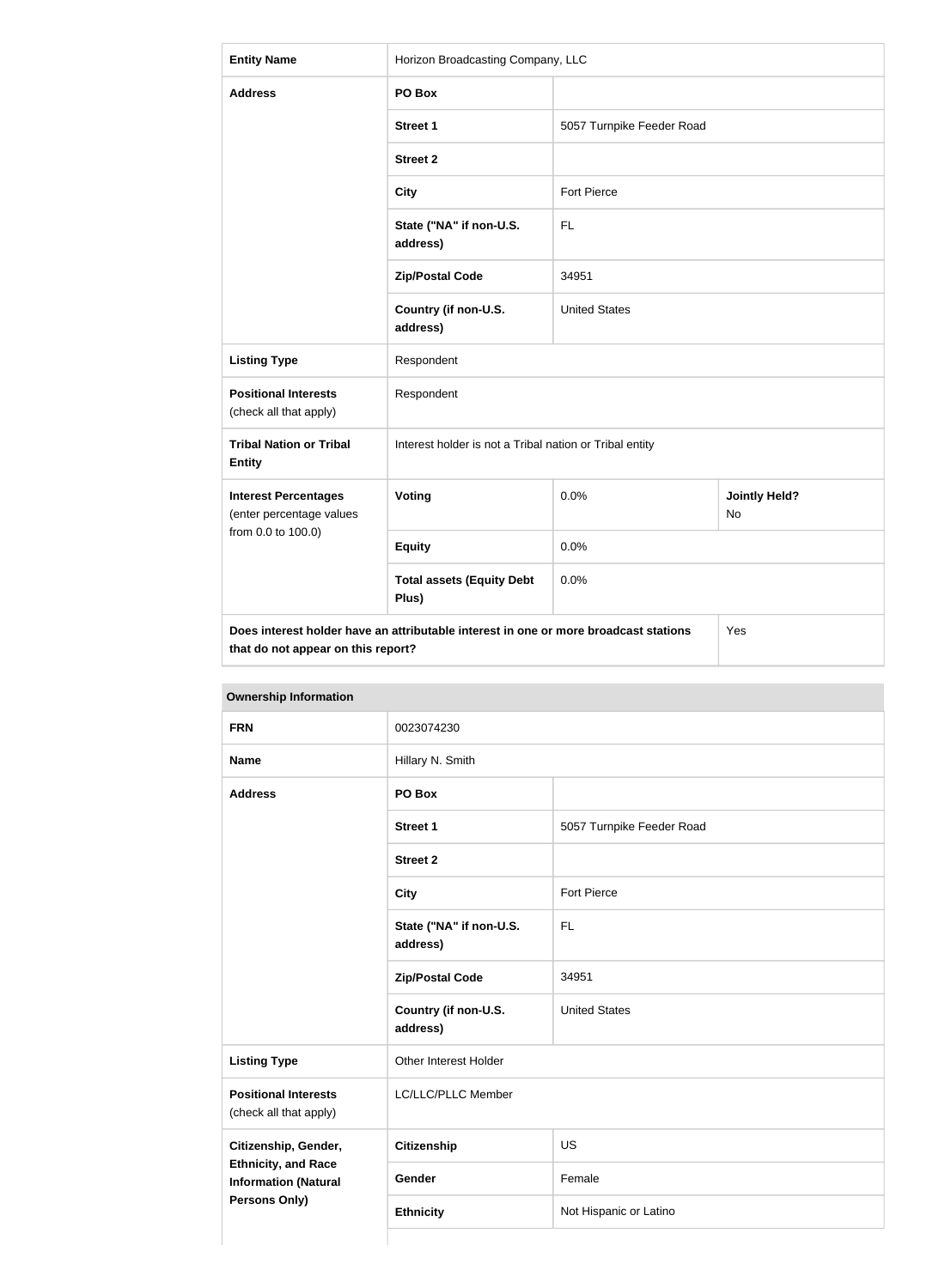|                                                                                                                            | Race                                      | White   |                             |  |
|----------------------------------------------------------------------------------------------------------------------------|-------------------------------------------|---------|-----------------------------|--|
| <b>Interest Percentages</b><br>(enter percentage values                                                                    | Voting                                    | $1.0\%$ | <b>Jointly Held?</b><br>No. |  |
| from 0.0 to 100.0)                                                                                                         | <b>Equity</b>                             | $1.0\%$ |                             |  |
|                                                                                                                            | <b>Total assets (Equity Debt</b><br>Plus) |         |                             |  |
| Does interest holder have an attributable interest in one or more broadcast stations<br>that do not appear on this report? | Yes                                       |         |                             |  |

| <b>Ownership Information</b>                                                                                                      |                                           |                           |                            |  |  |  |
|-----------------------------------------------------------------------------------------------------------------------------------|-------------------------------------------|---------------------------|----------------------------|--|--|--|
| <b>FRN</b>                                                                                                                        | 0023074222                                |                           |                            |  |  |  |
| <b>Name</b>                                                                                                                       | <b>Tyler Espling</b>                      |                           |                            |  |  |  |
| <b>Address</b>                                                                                                                    | PO Box                                    |                           |                            |  |  |  |
|                                                                                                                                   | <b>Street 1</b>                           | 5057 Turnpike Feeder Road |                            |  |  |  |
|                                                                                                                                   | <b>Street 2</b>                           |                           |                            |  |  |  |
|                                                                                                                                   | <b>City</b>                               | Fort Pierce               |                            |  |  |  |
|                                                                                                                                   | State ("NA" if non-U.S.<br>address)       | <b>FL</b>                 |                            |  |  |  |
|                                                                                                                                   | <b>Zip/Postal Code</b>                    | 34951                     |                            |  |  |  |
|                                                                                                                                   | Country (if non-U.S.<br>address)          | <b>United States</b>      |                            |  |  |  |
| <b>Listing Type</b>                                                                                                               | Other Interest Holder                     |                           |                            |  |  |  |
| <b>Positional Interests</b><br>(check all that apply)                                                                             | LC/LLC/PLLC Member                        |                           |                            |  |  |  |
| Citizenship, Gender,                                                                                                              | Citizenship                               | <b>US</b>                 |                            |  |  |  |
| <b>Ethnicity, and Race</b><br><b>Information (Natural</b>                                                                         | Gender                                    | Male                      |                            |  |  |  |
| Persons Only)                                                                                                                     | <b>Ethnicity</b>                          | Not Hispanic or Latino    |                            |  |  |  |
|                                                                                                                                   | Race                                      | White                     |                            |  |  |  |
| <b>Interest Percentages</b><br>(enter percentage values                                                                           | Voting                                    | 1.0%                      | <b>Jointly Held?</b><br>No |  |  |  |
| from 0.0 to 100.0)                                                                                                                | <b>Equity</b>                             | 1.0%                      |                            |  |  |  |
|                                                                                                                                   | <b>Total assets (Equity Debt</b><br>Plus) |                           |                            |  |  |  |
| Does interest holder have an attributable interest in one or more broadcast stations<br>Yes<br>that do not appear on this report? |                                           |                           |                            |  |  |  |

| <b>FRN</b>     | 0015095987        |                           |
|----------------|-------------------|---------------------------|
| <b>Name</b>    | Ernest A. Petrone |                           |
| <b>Address</b> | PO Box            |                           |
|                | <b>Street 1</b>   | 5057 Turnpike Feeder Road |
|                |                   |                           |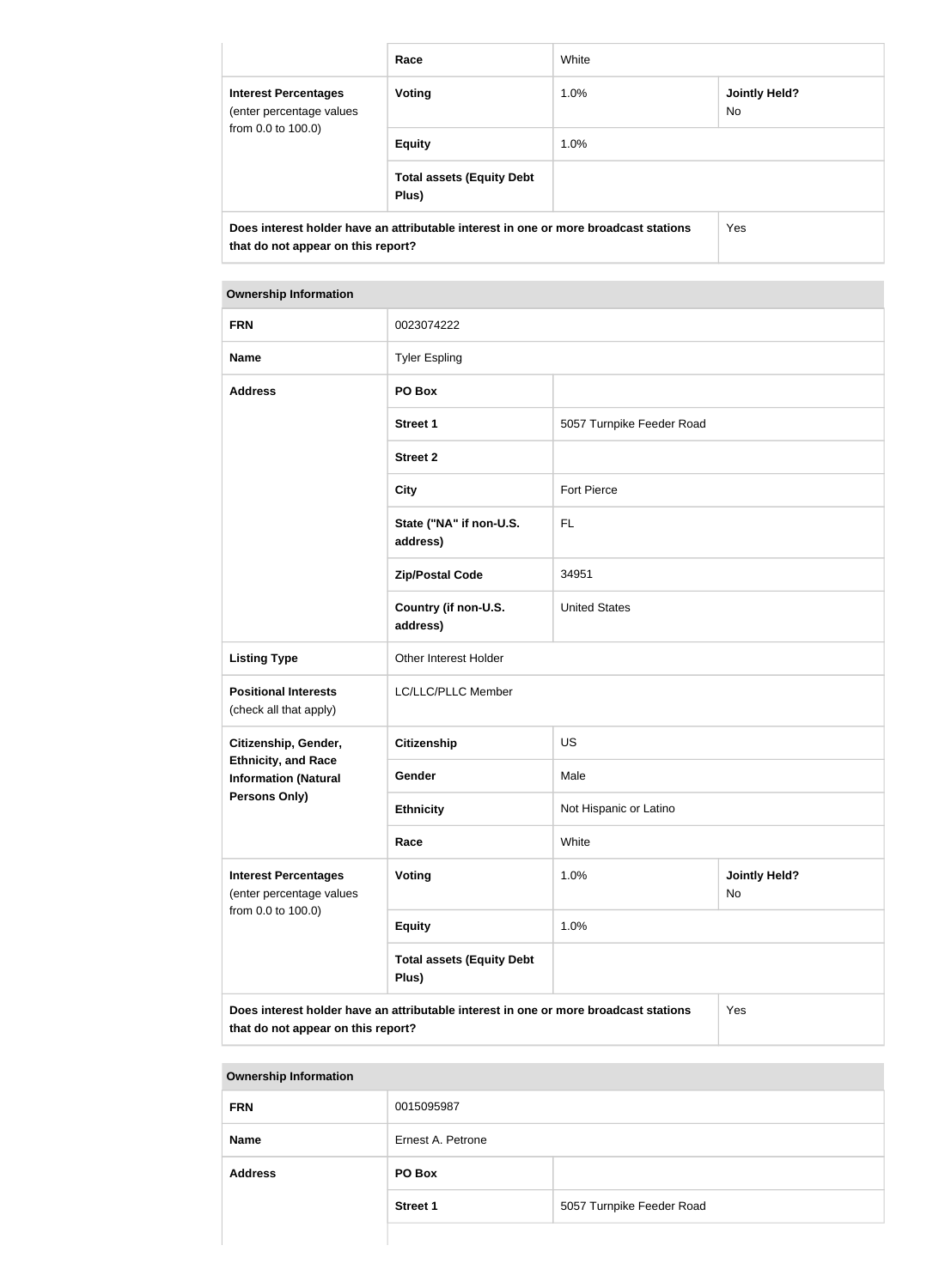|                                                           | <b>Street 2</b>                                                                      |                        |                            |
|-----------------------------------------------------------|--------------------------------------------------------------------------------------|------------------------|----------------------------|
|                                                           | <b>City</b>                                                                          | Fort Pierce            |                            |
|                                                           | State ("NA" if non-U.S.<br>address)                                                  | <b>FL</b>              |                            |
|                                                           | <b>Zip/Postal Code</b>                                                               | 34951                  |                            |
|                                                           | Country (if non-U.S.<br>address)                                                     | <b>United States</b>   |                            |
| <b>Listing Type</b>                                       | Other Interest Holder                                                                |                        |                            |
| <b>Positional Interests</b><br>(check all that apply)     | LC/LLC/PLLC Member, Other - Trustee of LLC Member                                    |                        |                            |
| Citizenship, Gender,                                      | <b>Citizenship</b>                                                                   | <b>US</b>              |                            |
| <b>Ethnicity, and Race</b><br><b>Information (Natural</b> | Gender                                                                               | Male                   |                            |
| <b>Persons Only)</b>                                      | <b>Ethnicity</b>                                                                     | Not Hispanic or Latino |                            |
|                                                           | Race                                                                                 | White                  |                            |
| <b>Interest Percentages</b><br>(enter percentage values   | <b>Voting</b>                                                                        | 1.0%                   | <b>Jointly Held?</b><br>No |
| from 0.0 to 100.0)                                        | <b>Equity</b>                                                                        | 1.0%                   |                            |
|                                                           | <b>Total assets (Equity Debt</b><br>Plus)                                            |                        |                            |
| that do not appear on this report?                        | Does interest holder have an attributable interest in one or more broadcast stations |                        | Yes                        |

| <b>Ownership Information</b>                                                      |                                     |                           |  |
|-----------------------------------------------------------------------------------|-------------------------------------|---------------------------|--|
| <b>FRN</b>                                                                        | 0020010542                          |                           |  |
| <b>Name</b>                                                                       | Karen S. Espling                    |                           |  |
| <b>Address</b>                                                                    | PO Box                              |                           |  |
|                                                                                   | <b>Street 1</b>                     | 5057 Turnpike Feeder Road |  |
|                                                                                   | <b>Street 2</b>                     |                           |  |
|                                                                                   | <b>City</b>                         | <b>Fort Pierce</b>        |  |
|                                                                                   | State ("NA" if non-U.S.<br>address) | <b>FL</b>                 |  |
|                                                                                   | <b>Zip/Postal Code</b>              | 34951                     |  |
|                                                                                   | Country (if non-U.S.<br>address)    | <b>United States</b>      |  |
| <b>Listing Type</b>                                                               | Other Interest Holder               |                           |  |
| <b>Positional Interests</b><br>(check all that apply)                             | LC/LLC/PLLC Member                  |                           |  |
| Citizenship, Gender,<br><b>Ethnicity, and Race</b><br><b>Information (Natural</b> | <b>Citizenship</b>                  | US                        |  |
|                                                                                   | Gender                              | Female                    |  |
| <b>Persons Only)</b>                                                              | <b>Ethnicity</b>                    | Not Hispanic or Latino    |  |

**Race** White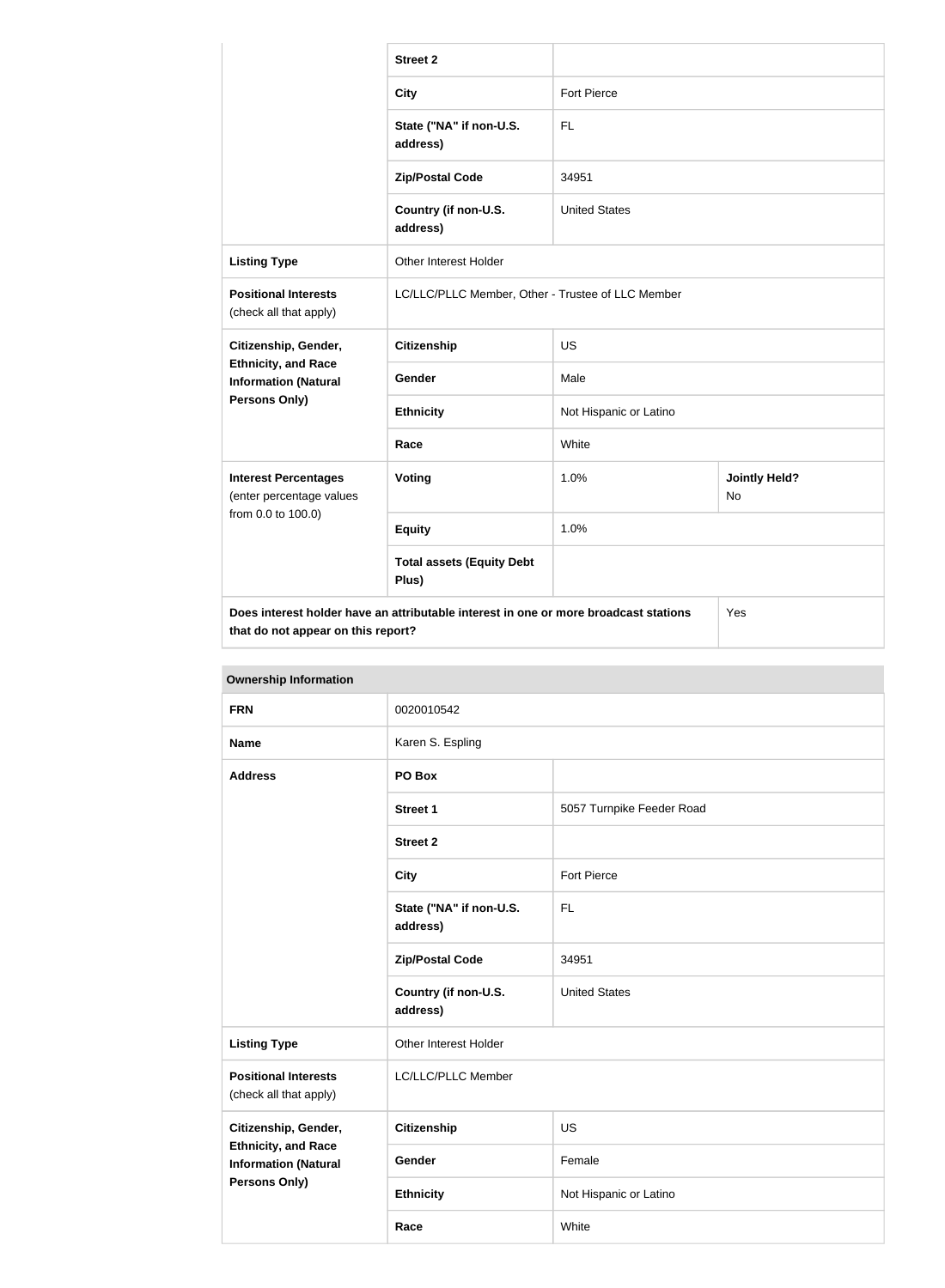| <b>Interest Percentages</b><br>(enter percentage values<br>from 0.0 to 100.0)        | Voting                                    | $1.0\%$ | <b>Jointly Held?</b><br>No. |
|--------------------------------------------------------------------------------------|-------------------------------------------|---------|-----------------------------|
|                                                                                      | <b>Equity</b>                             | $1.0\%$ |                             |
|                                                                                      | <b>Total assets (Equity Debt</b><br>Plus) |         |                             |
| Does interest holder have an attributable interest in one or more broadcast stations |                                           |         | Yes                         |
| that do not appear on this report?                                                   |                                           |         |                             |

| <b>FRN</b>                                                                                                                        | 0023074172                                |                                    |  |
|-----------------------------------------------------------------------------------------------------------------------------------|-------------------------------------------|------------------------------------|--|
| <b>Name</b>                                                                                                                       | Heather A. Smith Wassell                  |                                    |  |
| <b>Address</b>                                                                                                                    | PO Box                                    |                                    |  |
|                                                                                                                                   | <b>Street 1</b>                           | 5057 Turnpike Feeder Road          |  |
|                                                                                                                                   | <b>Street 2</b>                           |                                    |  |
|                                                                                                                                   | <b>City</b>                               | <b>Fort Pierce</b>                 |  |
|                                                                                                                                   | State ("NA" if non-U.S.<br>address)       | FL                                 |  |
|                                                                                                                                   | <b>Zip/Postal Code</b>                    | 34951                              |  |
|                                                                                                                                   | Country (if non-U.S.<br>address)          | <b>United States</b>               |  |
| <b>Listing Type</b>                                                                                                               | Other Interest Holder                     |                                    |  |
| <b>Positional Interests</b><br>(check all that apply)                                                                             | LC/LLC/PLLC Member                        |                                    |  |
| Citizenship, Gender,                                                                                                              | <b>Citizenship</b>                        | <b>US</b>                          |  |
| <b>Ethnicity, and Race</b><br><b>Information (Natural</b>                                                                         | Gender                                    | Female                             |  |
| <b>Persons Only)</b>                                                                                                              | <b>Ethnicity</b>                          | Not Hispanic or Latino             |  |
|                                                                                                                                   | Race                                      | White                              |  |
| <b>Interest Percentages</b><br>(enter percentage values                                                                           | <b>Voting</b>                             | 1.0%<br><b>Jointly Held?</b><br>No |  |
| from 0.0 to 100.0)                                                                                                                | <b>Equity</b>                             | 1.0%                               |  |
|                                                                                                                                   | <b>Total assets (Equity Debt</b><br>Plus) |                                    |  |
| Does interest holder have an attributable interest in one or more broadcast stations<br>Yes<br>that do not appear on this report? |                                           |                                    |  |

| <b>Ownership Information</b> |                 |                           |
|------------------------------|-----------------|---------------------------|
| <b>FRN</b>                   | 0021229950      |                           |
| <b>Name</b>                  | Brenda K. Smith |                           |
| <b>Address</b>               | PO Box          |                           |
|                              | <b>Street 1</b> | 5057 Turnpike Feeder Road |
|                              | <b>Street 2</b> |                           |
|                              |                 |                           |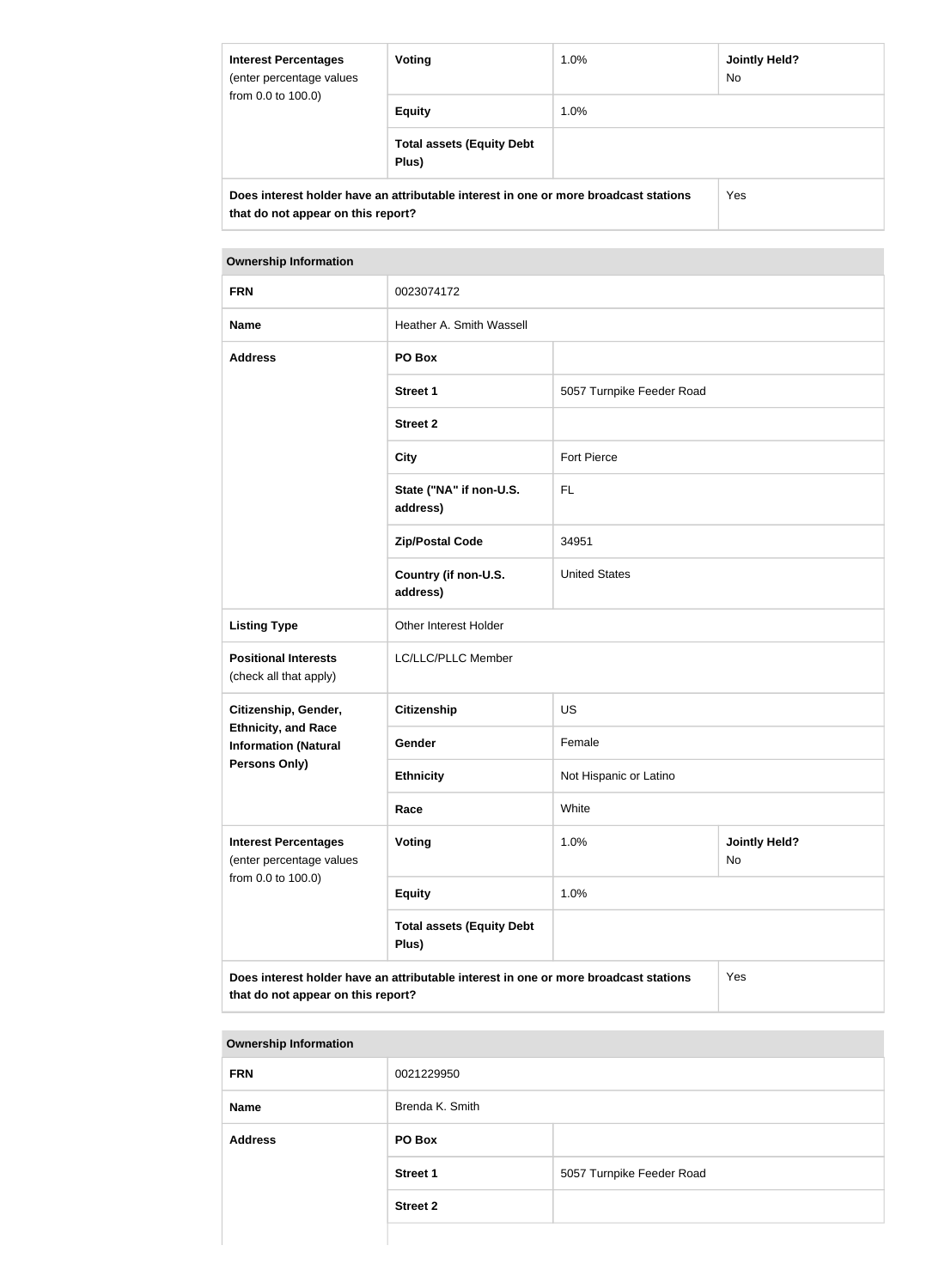|                                                                                                                            | <b>City</b>                               | <b>Fort Pierce</b>     |                            |
|----------------------------------------------------------------------------------------------------------------------------|-------------------------------------------|------------------------|----------------------------|
|                                                                                                                            | State ("NA" if non-U.S.<br>address)       | <b>FL</b>              |                            |
|                                                                                                                            | <b>Zip/Postal Code</b>                    | 34951                  |                            |
|                                                                                                                            | Country (if non-U.S.<br>address)          | <b>United States</b>   |                            |
| <b>Listing Type</b>                                                                                                        | <b>Other Interest Holder</b>              |                        |                            |
| <b>Positional Interests</b><br>(check all that apply)                                                                      | LC/LLC/PLLC Member                        |                        |                            |
| Citizenship, Gender,                                                                                                       | <b>Citizenship</b>                        | <b>US</b>              |                            |
| <b>Ethnicity, and Race</b><br><b>Information (Natural</b>                                                                  | Gender                                    | Female                 |                            |
| <b>Persons Only)</b>                                                                                                       | <b>Ethnicity</b>                          | Not Hispanic or Latino |                            |
|                                                                                                                            | Race                                      | White                  |                            |
| <b>Interest Percentages</b><br>(enter percentage values                                                                    | Voting                                    | 18.0%                  | <b>Jointly Held?</b><br>No |
| from 0.0 to 100.0)                                                                                                         | <b>Equity</b>                             | 18.0%                  |                            |
|                                                                                                                            | <b>Total assets (Equity Debt</b><br>Plus) |                        |                            |
| Does interest holder have an attributable interest in one or more broadcast stations<br>that do not appear on this report? |                                           |                        | Yes                        |

| <b>Ownership Information</b>                                                      |                                     |                           |  |
|-----------------------------------------------------------------------------------|-------------------------------------|---------------------------|--|
| <b>FRN</b>                                                                        | 0021311469                          |                           |  |
| <b>Name</b>                                                                       | Myrtice S. Lester                   |                           |  |
| <b>Address</b>                                                                    | PO Box                              |                           |  |
|                                                                                   | <b>Street 1</b>                     | 5057 Turnpike Feeder Road |  |
|                                                                                   | <b>Street 2</b>                     |                           |  |
|                                                                                   | <b>City</b>                         | <b>Fort Pierce</b>        |  |
|                                                                                   | State ("NA" if non-U.S.<br>address) | <b>FL</b>                 |  |
|                                                                                   | <b>Zip/Postal Code</b>              | 34951                     |  |
|                                                                                   | Country (if non-U.S.<br>address)    | <b>United States</b>      |  |
| <b>Listing Type</b>                                                               | Other Interest Holder               |                           |  |
| <b>Positional Interests</b><br>(check all that apply)                             | Other - Trustee of LLC Member       |                           |  |
| Citizenship, Gender,                                                              | Citizenship                         | <b>US</b>                 |  |
| <b>Ethnicity, and Race</b><br><b>Information (Natural</b><br><b>Persons Only)</b> | Gender                              | Female                    |  |
|                                                                                   | <b>Ethnicity</b>                    | Not Hispanic or Latino    |  |
|                                                                                   | Race                                | White                     |  |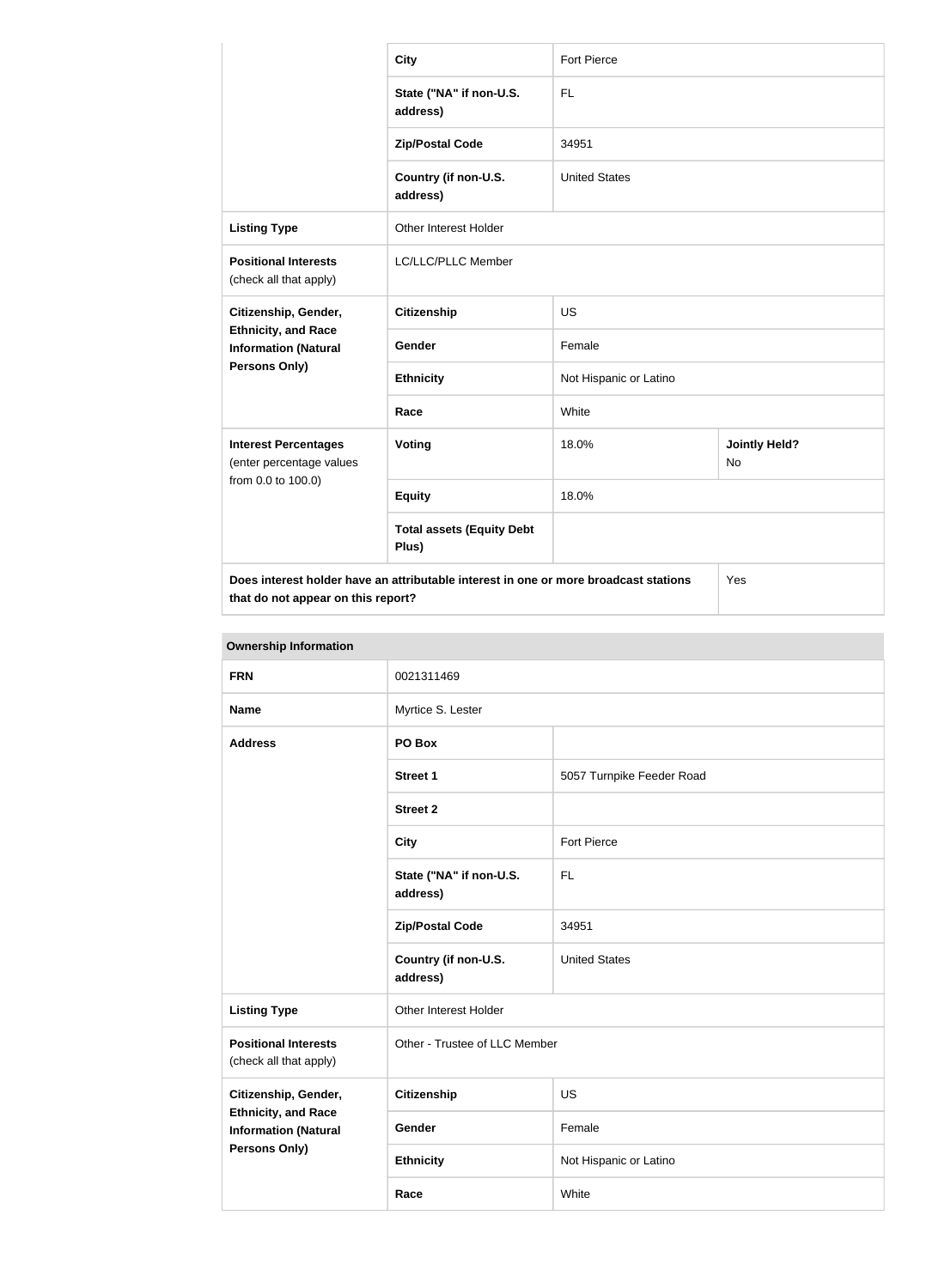| <b>Interest Percentages</b><br>(enter percentage values<br>from 0.0 to 100.0)                                              | Voting                                    | $0.0\%$ | Jointly Held?<br>No. |
|----------------------------------------------------------------------------------------------------------------------------|-------------------------------------------|---------|----------------------|
|                                                                                                                            | <b>Equity</b>                             | $0.0\%$ |                      |
|                                                                                                                            | <b>Total assets (Equity Debt</b><br>Plus) |         |                      |
| Does interest holder have an attributable interest in one or more broadcast stations<br>that do not appear on this report? |                                           |         | Yes                  |

| <b>FRN</b>                                                                                                                        | 0021313671                                        |                                    |  |
|-----------------------------------------------------------------------------------------------------------------------------------|---------------------------------------------------|------------------------------------|--|
| <b>Name</b>                                                                                                                       | Kathy S. Petrone                                  |                                    |  |
| <b>Address</b>                                                                                                                    | PO Box                                            |                                    |  |
|                                                                                                                                   | <b>Street 1</b>                                   | 5057 Turnpike Feeder Road          |  |
|                                                                                                                                   | <b>Street 2</b>                                   |                                    |  |
|                                                                                                                                   | <b>City</b>                                       | <b>Fort Pierce</b>                 |  |
|                                                                                                                                   | State ("NA" if non-U.S.<br>address)               | FL                                 |  |
|                                                                                                                                   | <b>Zip/Postal Code</b>                            | 34951                              |  |
|                                                                                                                                   | Country (if non-U.S.<br>address)                  | <b>United States</b>               |  |
| <b>Listing Type</b>                                                                                                               | Other Interest Holder                             |                                    |  |
| <b>Positional Interests</b><br>(check all that apply)                                                                             | LC/LLC/PLLC Member, Other - Trustee of LLC Member |                                    |  |
| Citizenship, Gender,                                                                                                              | <b>Citizenship</b>                                | <b>US</b>                          |  |
| <b>Ethnicity, and Race</b><br><b>Information (Natural</b>                                                                         | Gender                                            | Female                             |  |
| <b>Persons Only)</b>                                                                                                              | <b>Ethnicity</b>                                  | Not Hispanic or Latino             |  |
|                                                                                                                                   | Race                                              | White                              |  |
| <b>Interest Percentages</b><br>(enter percentage values                                                                           | <b>Voting</b>                                     | 1.0%<br><b>Jointly Held?</b><br>No |  |
| from 0.0 to 100.0)                                                                                                                | <b>Equity</b>                                     | 1.0%                               |  |
|                                                                                                                                   | <b>Total assets (Equity Debt</b><br>Plus)         |                                    |  |
| Does interest holder have an attributable interest in one or more broadcast stations<br>Yes<br>that do not appear on this report? |                                                   |                                    |  |

| <b>Ownership Information</b> |                      |                           |
|------------------------------|----------------------|---------------------------|
| <b>FRN</b>                   | 0020918439           |                           |
| <b>Name</b>                  | Christopher D. Smith |                           |
| <b>Address</b>               | PO Box               |                           |
|                              | <b>Street 1</b>      | 5057 Turnpike Feeder Road |
|                              | <b>Street 2</b>      |                           |
|                              |                      |                           |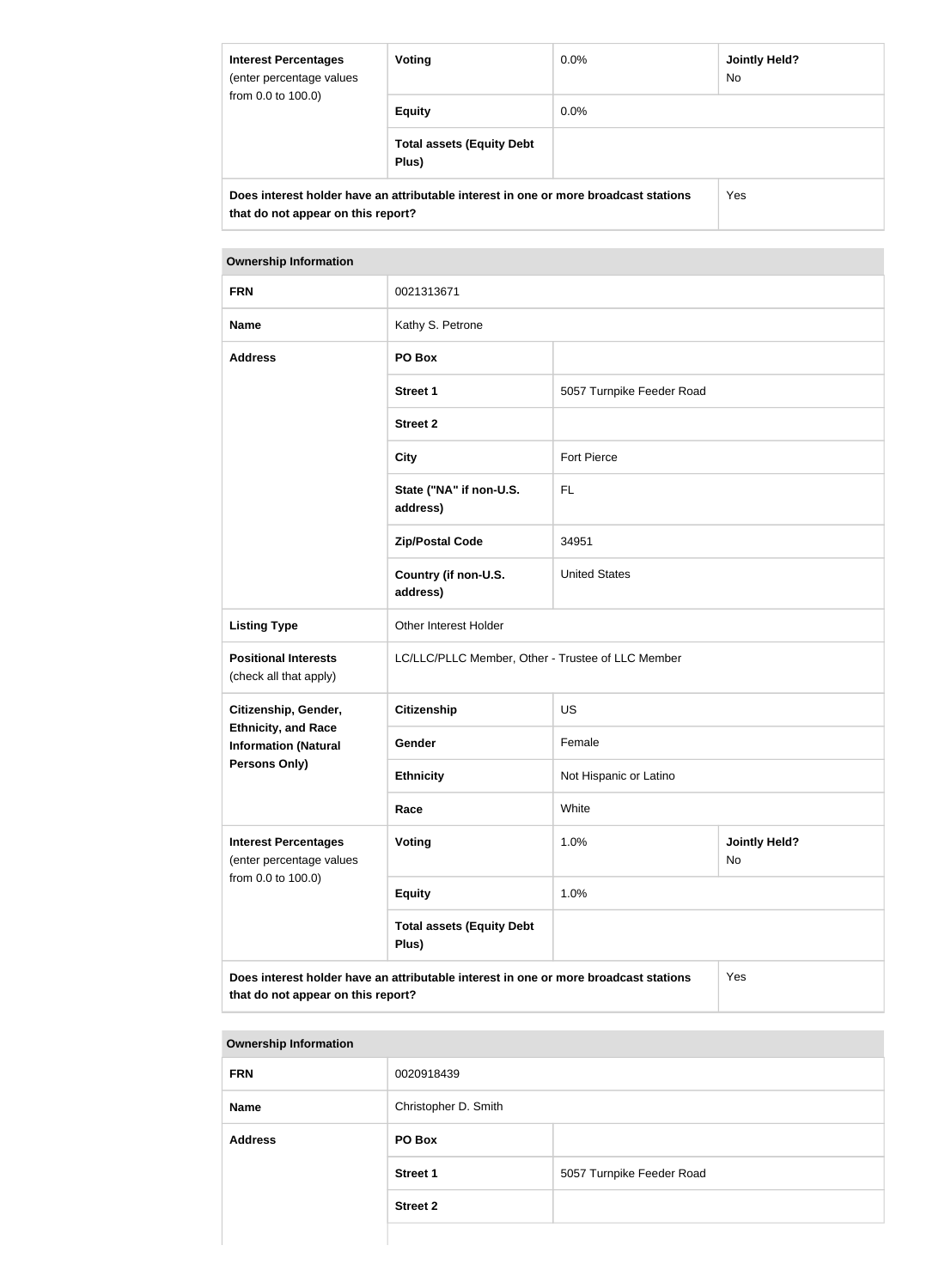|                                                                                                                            | <b>City</b>                                                | <b>Fort Pierce</b>     |                                   |
|----------------------------------------------------------------------------------------------------------------------------|------------------------------------------------------------|------------------------|-----------------------------------|
|                                                                                                                            | State ("NA" if non-U.S.<br>address)                        | <b>FL</b>              |                                   |
|                                                                                                                            | <b>Zip/Postal Code</b>                                     | 34951                  |                                   |
|                                                                                                                            | Country (if non-U.S.<br>address)                           | <b>United States</b>   |                                   |
| <b>Listing Type</b>                                                                                                        | <b>Other Interest Holder</b>                               |                        |                                   |
| <b>Positional Interests</b><br>(check all that apply)                                                                      | LC/LLC/PLLC Member, Other - Manager; Trustee of LLC Member |                        |                                   |
| Citizenship, Gender,                                                                                                       | <b>Citizenship</b>                                         | <b>US</b>              |                                   |
| <b>Ethnicity, and Race</b><br><b>Information (Natural</b>                                                                  | <b>Gender</b>                                              | Male                   |                                   |
| Persons Only)                                                                                                              | <b>Ethnicity</b>                                           | Not Hispanic or Latino |                                   |
|                                                                                                                            | Race                                                       | White                  |                                   |
| <b>Interest Percentages</b><br>(enter percentage values                                                                    | Voting                                                     | 1.0%                   | <b>Jointly Held?</b><br><b>No</b> |
| from 0.0 to 100.0)                                                                                                         | <b>Equity</b>                                              | 1.0%                   |                                   |
|                                                                                                                            | <b>Total assets (Equity Debt</b><br>Plus)                  |                        |                                   |
| Does interest holder have an attributable interest in one or more broadcast stations<br>that do not appear on this report? |                                                            |                        | Yes                               |

| <b>Ownership Information</b>                                                  |                                                         |                                    |  |
|-------------------------------------------------------------------------------|---------------------------------------------------------|------------------------------------|--|
| <b>FRN</b>                                                                    | 0020010369                                              |                                    |  |
| <b>Entity Name</b>                                                            | Christopher D. Smith Banking Trust                      |                                    |  |
| <b>Address</b>                                                                | PO Box                                                  |                                    |  |
|                                                                               | <b>Street 1</b>                                         | 5057 Turnpike Feeder Road          |  |
|                                                                               | <b>Street 2</b>                                         |                                    |  |
|                                                                               | <b>City</b>                                             | Fort Pierce                        |  |
|                                                                               | State ("NA" if non-U.S.<br>address)                     | <b>FL</b>                          |  |
|                                                                               | <b>Zip/Postal Code</b>                                  | 34951                              |  |
|                                                                               | Country (if non-U.S.<br>address)                        | <b>United States</b>               |  |
| <b>Listing Type</b>                                                           | Other Interest Holder                                   |                                    |  |
| <b>Positional Interests</b><br>(check all that apply)                         | LC/LLC/PLLC Member                                      |                                    |  |
| <b>Tribal Nation or Tribal</b><br><b>Entity</b>                               | Interest holder is not a Tribal nation or Tribal entity |                                    |  |
| <b>Interest Percentages</b><br>(enter percentage values<br>from 0.0 to 100.0) | Voting                                                  | 9.0%<br><b>Jointly Held?</b><br>No |  |
|                                                                               | <b>Equity</b>                                           | 9.0%                               |  |
|                                                                               |                                                         |                                    |  |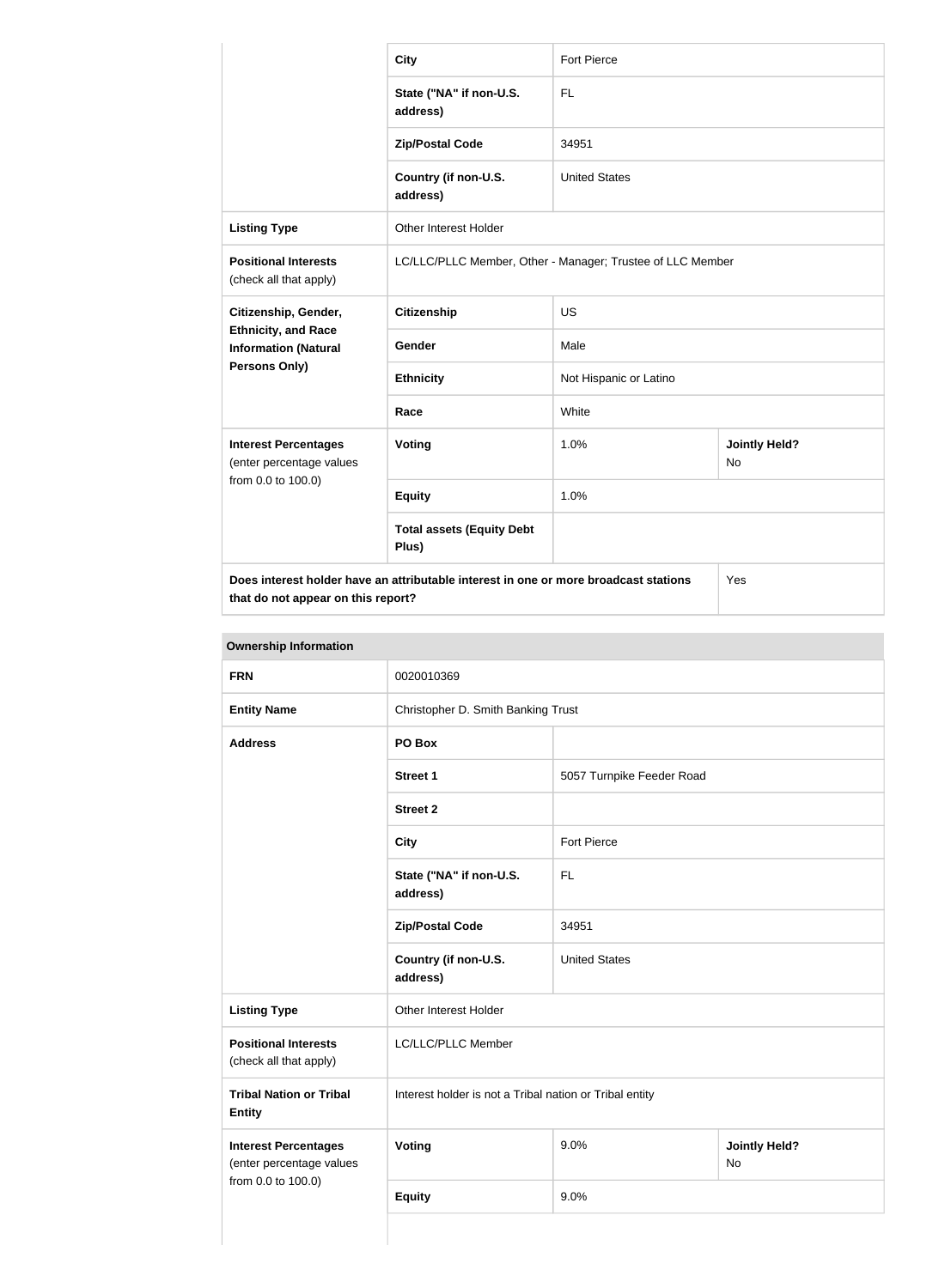|                                                                                      | <b>Total assets (Equity Debt</b><br>Plus) |  |     |
|--------------------------------------------------------------------------------------|-------------------------------------------|--|-----|
| Does interest holder have an attributable interest in one or more broadcast stations |                                           |  | Yes |

**that do not appear on this report?**

| <b>Ownership Information</b>                                                                                                      |                                           |                           |                            |  |
|-----------------------------------------------------------------------------------------------------------------------------------|-------------------------------------------|---------------------------|----------------------------|--|
| <b>FRN</b>                                                                                                                        | 0020001400                                |                           |                            |  |
| <b>Name</b>                                                                                                                       | Vernon D. Smith                           |                           |                            |  |
| <b>Address</b>                                                                                                                    | PO Box                                    |                           |                            |  |
|                                                                                                                                   | <b>Street 1</b>                           | 5057 Turnpike Feeder Road |                            |  |
|                                                                                                                                   | <b>Street 2</b>                           |                           |                            |  |
|                                                                                                                                   | <b>City</b>                               | <b>Fort Pierce</b>        |                            |  |
|                                                                                                                                   | State ("NA" if non-U.S.<br>address)       | <b>FL</b>                 |                            |  |
|                                                                                                                                   | <b>Zip/Postal Code</b>                    | 34951                     |                            |  |
|                                                                                                                                   | Country (if non-U.S.<br>address)          | <b>United States</b>      |                            |  |
| <b>Listing Type</b>                                                                                                               | Other Interest Holder                     |                           |                            |  |
| <b>Positional Interests</b><br>(check all that apply)                                                                             | LC/LLC/PLLC Member                        |                           |                            |  |
| Citizenship, Gender,                                                                                                              | <b>Citizenship</b>                        | <b>US</b>                 |                            |  |
| <b>Ethnicity, and Race</b><br><b>Information (Natural</b>                                                                         | Gender                                    | Male                      |                            |  |
| <b>Persons Only)</b>                                                                                                              | <b>Ethnicity</b>                          | Not Hispanic or Latino    |                            |  |
|                                                                                                                                   | Race                                      | White                     |                            |  |
| <b>Interest Percentages</b><br>(enter percentage values                                                                           | Voting                                    | 47.0%                     | <b>Jointly Held?</b><br>No |  |
| from 0.0 to 100.0)                                                                                                                | <b>Equity</b>                             | 47.0%                     |                            |  |
|                                                                                                                                   | <b>Total assets (Equity Debt</b><br>Plus) |                           |                            |  |
| Does interest holder have an attributable interest in one or more broadcast stations<br>Yes<br>that do not appear on this report? |                                           |                           |                            |  |

**Ownership Information FRN** 0020010443 **Entity Name** Karen Smith Espling Banking Trust **Address PO Box Street 1** 5057 Turnpike Feeder Road **Street 2 City Fort Pierce State ("NA" if non-U.S. address)** FL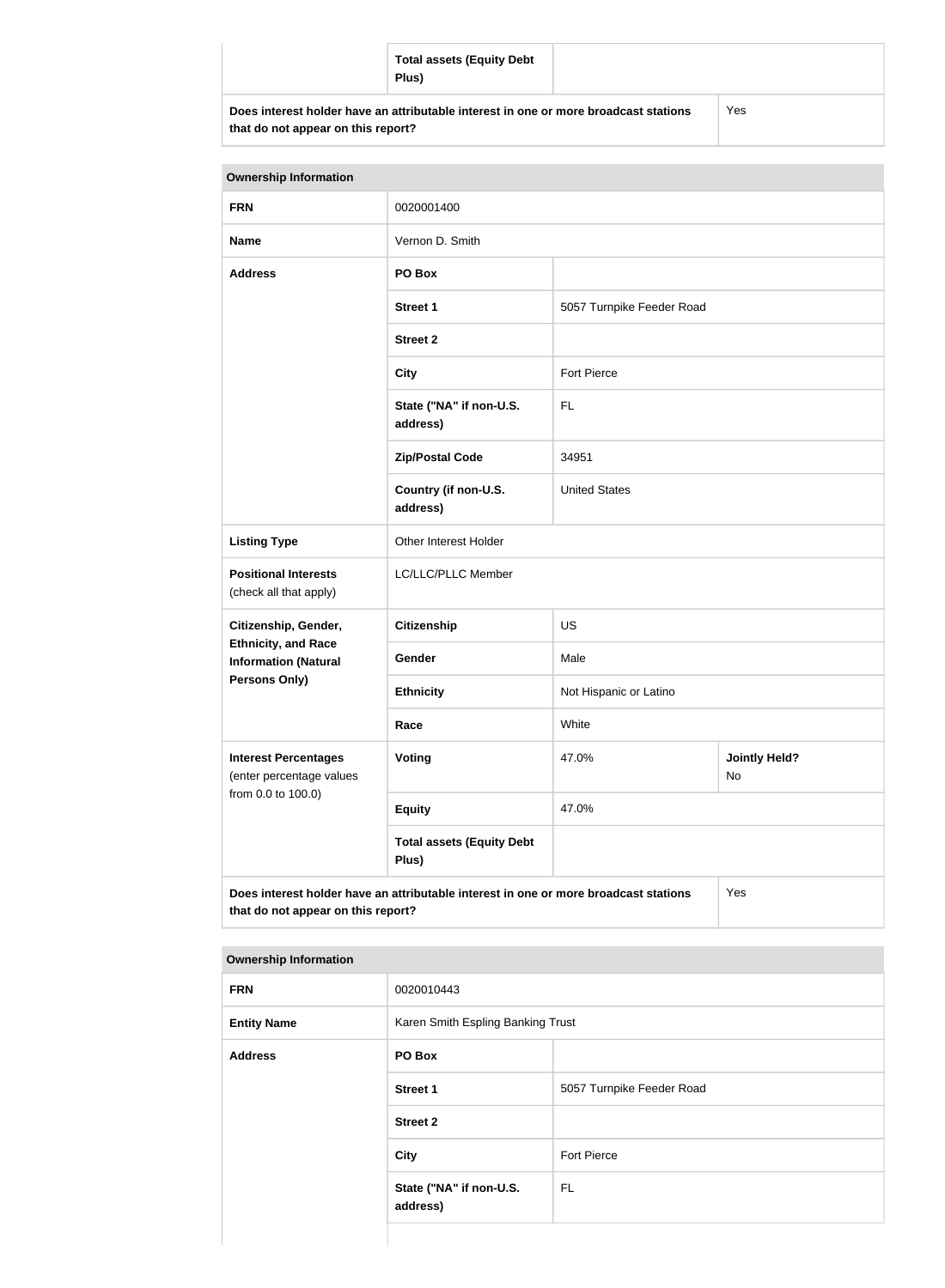|                                                                                                                            | <b>Zip/Postal Code</b>                                  | 34951                |                                   |  |
|----------------------------------------------------------------------------------------------------------------------------|---------------------------------------------------------|----------------------|-----------------------------------|--|
|                                                                                                                            | Country (if non-U.S.<br>address)                        | <b>United States</b> |                                   |  |
| <b>Listing Type</b>                                                                                                        | Other Interest Holder                                   |                      |                                   |  |
| <b>Positional Interests</b><br>(check all that apply)                                                                      | LC/LLC/PLLC Member                                      |                      |                                   |  |
| <b>Tribal Nation or Tribal</b><br><b>Entity</b>                                                                            | Interest holder is not a Tribal nation or Tribal entity |                      |                                   |  |
| <b>Interest Percentages</b><br>(enter percentage values                                                                    | <b>Voting</b>                                           | 9.0%                 | <b>Jointly Held?</b><br><b>No</b> |  |
| from 0.0 to 100.0)                                                                                                         | <b>Equity</b>                                           | 9.0%                 |                                   |  |
|                                                                                                                            | <b>Total assets (Equity Debt</b><br>Plus)               |                      |                                   |  |
| Does interest holder have an attributable interest in one or more broadcast stations<br>that do not appear on this report? |                                                         |                      | Yes                               |  |

| <b>Ownership Information</b>                            |                                                                                      |                                   |                            |  |
|---------------------------------------------------------|--------------------------------------------------------------------------------------|-----------------------------------|----------------------------|--|
| <b>FRN</b>                                              | 0020010419                                                                           |                                   |                            |  |
| <b>Entity Name</b>                                      |                                                                                      | Kathy Smith Petrone Banking Trust |                            |  |
| <b>Address</b>                                          | PO Box                                                                               |                                   |                            |  |
|                                                         | <b>Street 1</b>                                                                      | 5057 Turnpike Feeder Road         |                            |  |
|                                                         | <b>Street 2</b>                                                                      |                                   |                            |  |
|                                                         | <b>City</b>                                                                          | <b>Fort Pierce</b>                |                            |  |
|                                                         | State ("NA" if non-U.S.<br>address)                                                  | FL                                |                            |  |
|                                                         | <b>Zip/Postal Code</b>                                                               | 34951                             |                            |  |
|                                                         | Country (if non-U.S.<br>address)                                                     | <b>United States</b>              |                            |  |
| <b>Listing Type</b>                                     | Other Interest Holder                                                                |                                   |                            |  |
| <b>Positional Interests</b><br>(check all that apply)   | LC/LLC/PLLC Member                                                                   |                                   |                            |  |
| <b>Tribal Nation or Tribal</b><br><b>Entity</b>         | Interest holder is not a Tribal nation or Tribal entity                              |                                   |                            |  |
| <b>Interest Percentages</b><br>(enter percentage values | Voting                                                                               | 9.0%                              | <b>Jointly Held?</b><br>No |  |
| from 0.0 to 100.0)                                      | <b>Equity</b>                                                                        | 9.0%                              |                            |  |
|                                                         | <b>Total assets (Equity Debt</b><br>Plus)                                            |                                   |                            |  |
| that do not appear on this report?                      | Does interest holder have an attributable interest in one or more broadcast stations |                                   | Yes                        |  |

| <b>Ownership Information</b> |            |
|------------------------------|------------|
| <b>FRN</b>                   | 2130003565 |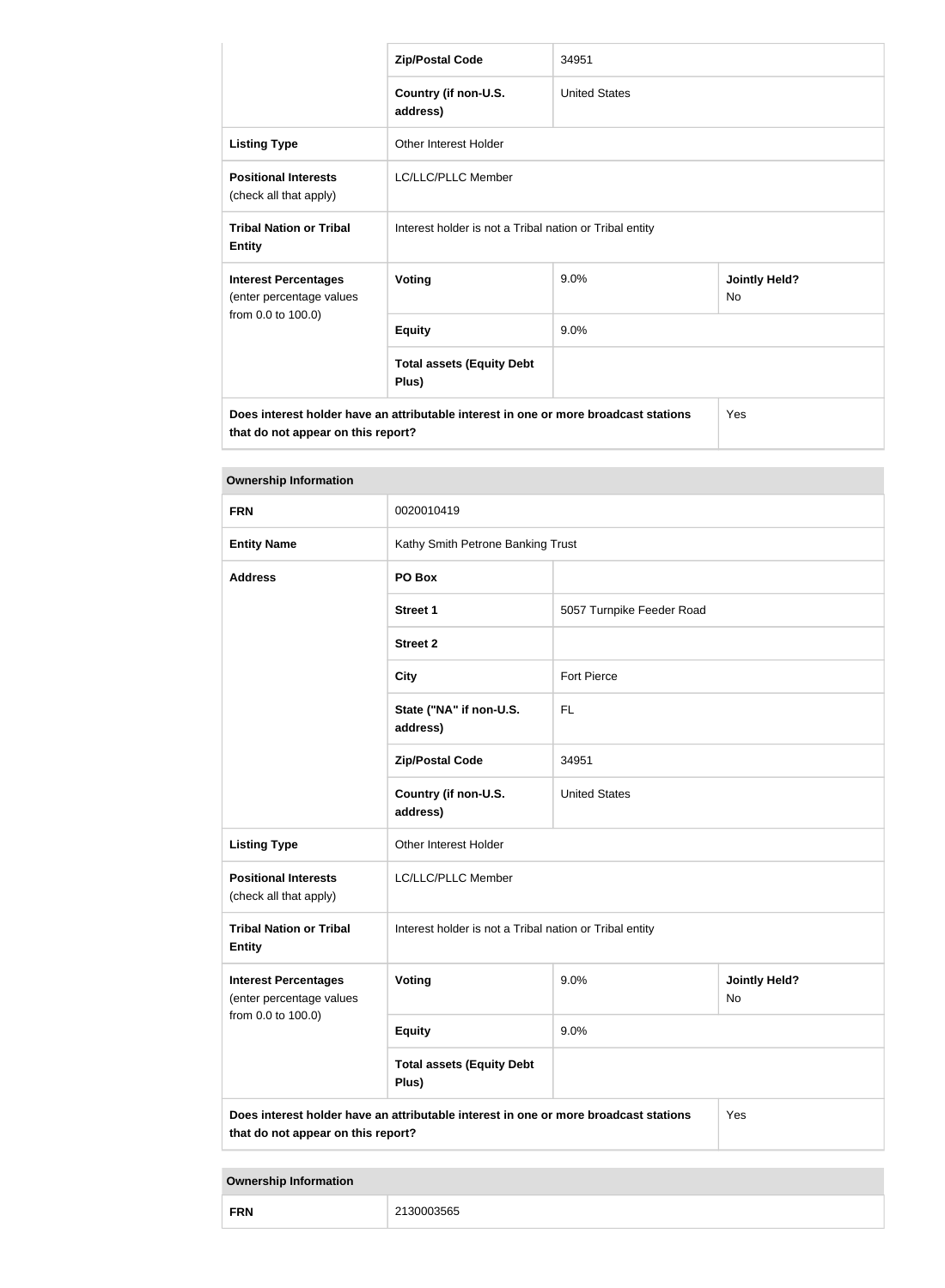| <b>Name</b>                                                                                                                                                | John L. Minton                                                                       |                           |                            |  |
|------------------------------------------------------------------------------------------------------------------------------------------------------------|--------------------------------------------------------------------------------------|---------------------------|----------------------------|--|
| <b>Address</b>                                                                                                                                             | PO Box                                                                               |                           |                            |  |
|                                                                                                                                                            | <b>Street 1</b>                                                                      | 5057 Turnpike Feeder Road |                            |  |
|                                                                                                                                                            | <b>Street 2</b>                                                                      |                           |                            |  |
|                                                                                                                                                            | <b>City</b>                                                                          | <b>Fort Pierce</b>        |                            |  |
|                                                                                                                                                            | State ("NA" if non-U.S.<br>address)                                                  | FL                        |                            |  |
|                                                                                                                                                            | <b>Zip/Postal Code</b>                                                               | 34951                     |                            |  |
|                                                                                                                                                            | Country (if non-U.S.<br>address)                                                     | <b>United States</b>      |                            |  |
| <b>Listing Type</b>                                                                                                                                        | Other Interest Holder                                                                |                           |                            |  |
| <b>Positional Interests</b><br>(check all that apply)                                                                                                      | Other - Trustee of LLC Member                                                        |                           |                            |  |
| Citizenship, Gender,                                                                                                                                       | <b>Citizenship</b>                                                                   | <b>US</b>                 |                            |  |
| <b>Ethnicity, and Race</b><br><b>Information (Natural</b>                                                                                                  | <b>Gender</b>                                                                        | Male                      |                            |  |
| Persons Only)                                                                                                                                              | <b>Ethnicity</b>                                                                     | Not Hispanic or Latino    |                            |  |
|                                                                                                                                                            | Race                                                                                 | White                     |                            |  |
| <b>Interest Percentages</b><br>(enter percentage values                                                                                                    | <b>Voting</b>                                                                        | 0.0%                      | <b>Jointly Held?</b><br>No |  |
| from 0.0 to 100.0)                                                                                                                                         | <b>Equity</b>                                                                        | 0.0%                      |                            |  |
|                                                                                                                                                            | <b>Total assets (Equity Debt</b><br>Plus)                                            |                           |                            |  |
| that do not appear on this report?                                                                                                                         | Does interest holder have an attributable interest in one or more broadcast stations |                           | Yes                        |  |
|                                                                                                                                                            |                                                                                      |                           |                            |  |
| (b) Respondent certifies that any interests, including equity, financial, or voting<br>Yes<br>interests, not reported in this filing are non-attributable. |                                                                                      |                           |                            |  |

If "No," submit as an exhibit an explanation.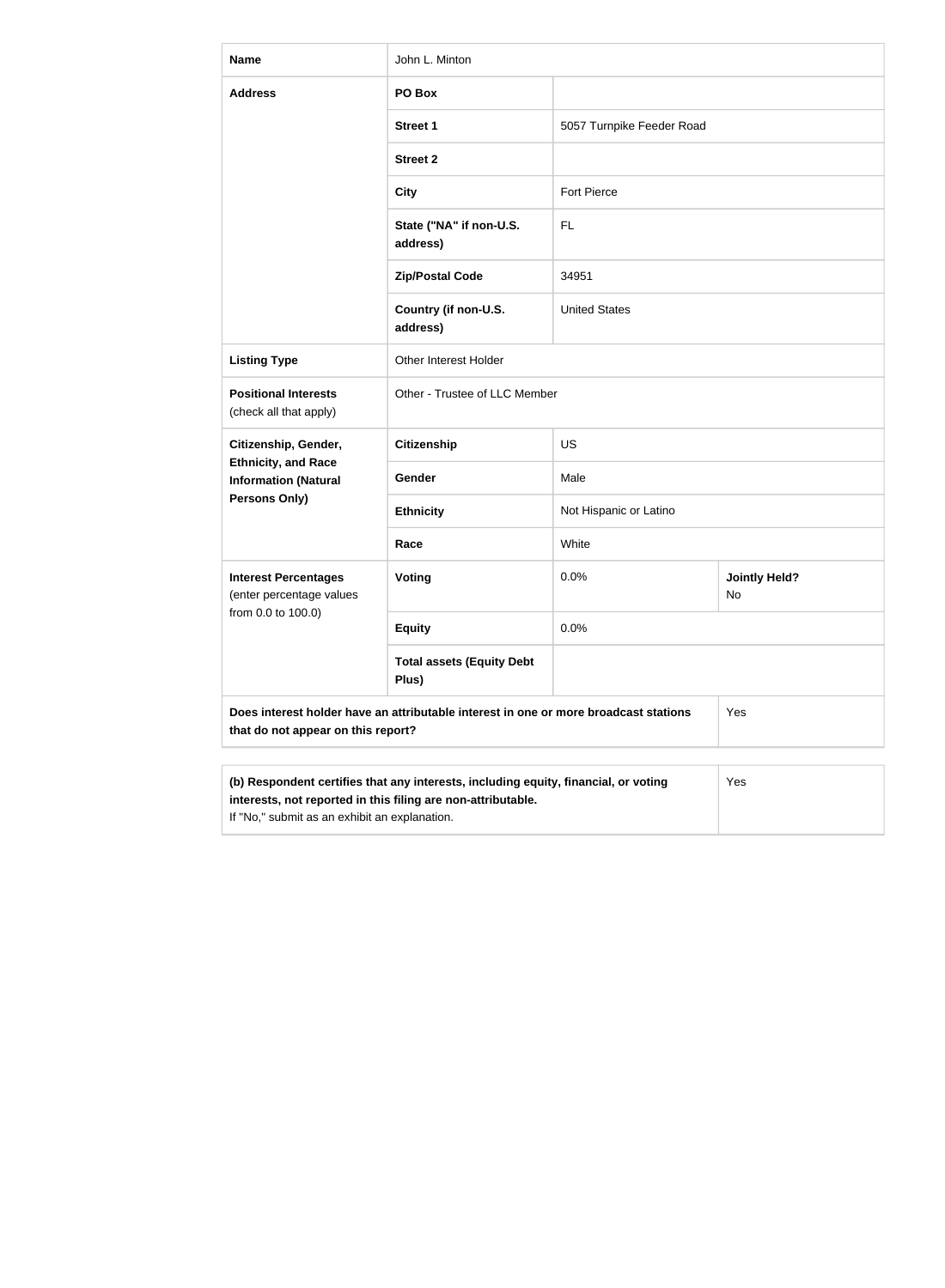

**(d) Are any of the individuals listed as an attributable interest holder in the Respondent married to each other or related to each other as parentchild or as siblings?** Yes

If "Yes," provide the following information for each such the relationship.

### **Family Relationships**

| <b>FRN</b>   | 0021229950   | <b>Name</b> | Brenda K Smith  |
|--------------|--------------|-------------|-----------------|
| <b>FRN</b>   | 0020010542   | <b>Name</b> | Karen S Espling |
| Relationship | Parent/Child |             |                 |

#### **Family Relationships**

| <b>FRN</b>   | 0021229950   | <b>Name</b> | Brenda K Smith  |
|--------------|--------------|-------------|-----------------|
| <b>FRN</b>   | 0021313671   | <b>Name</b> | Kathy S Petrone |
| Relationship | Parent/Child |             |                 |

#### **Family Relationships**

| <b>FRN</b>   | 0020918439   | <b>Name</b> | Christopher D Smith |
|--------------|--------------|-------------|---------------------|
| <b>FRN</b>   | 0023074230   | <b>Name</b> | Hillary N Smith     |
| Relationship | Parent/Child |             |                     |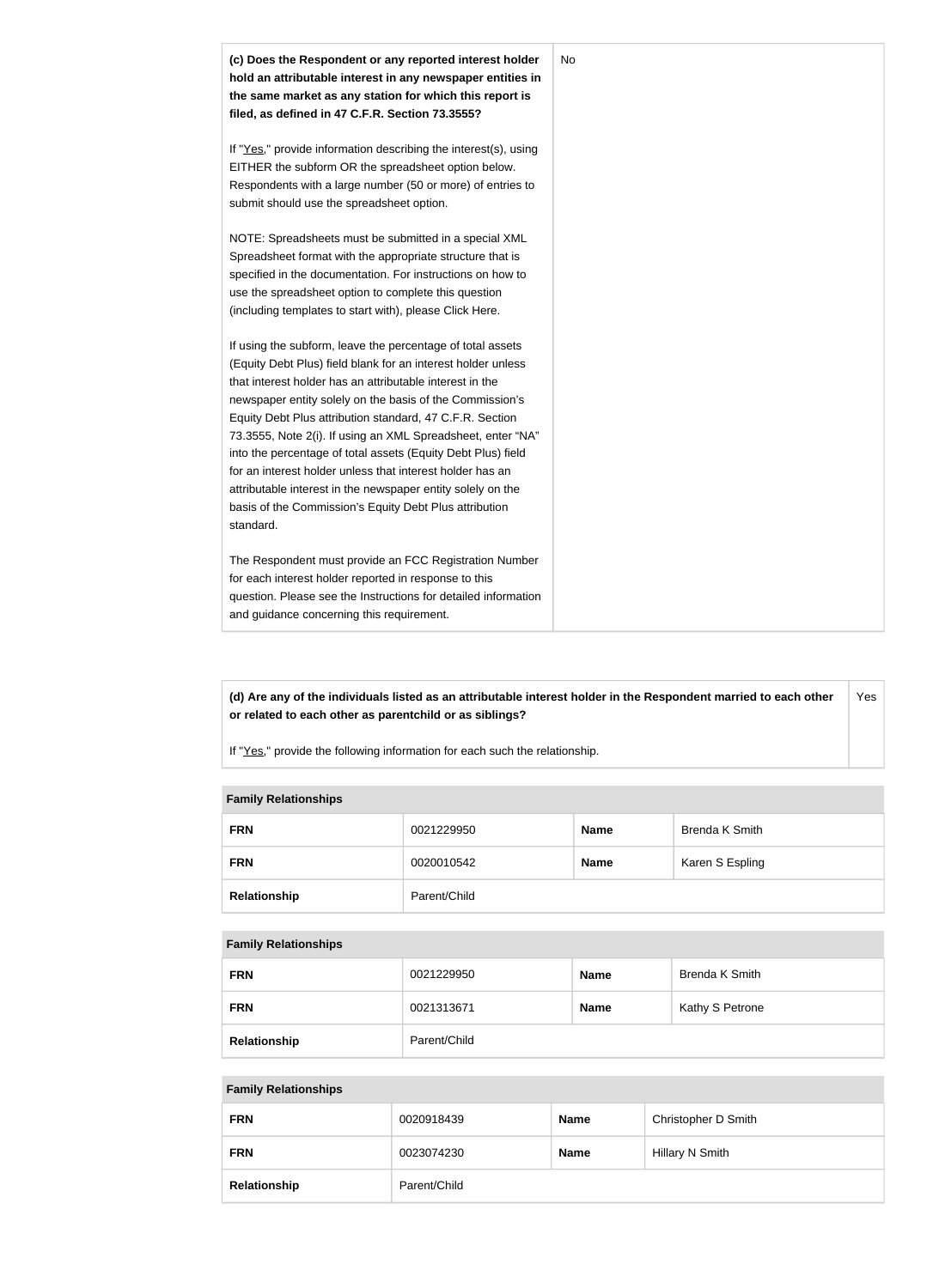| <b>Family Relationships</b>  |            |             |                     |
|------------------------------|------------|-------------|---------------------|
| <b>FRN</b>                   | 0021229950 | <b>Name</b> | Brenda K Smith      |
| <b>FRN</b>                   | 0020918439 | <b>Name</b> | Christopher D Smith |
| Parent/Child<br>Relationship |            |             |                     |

# **Family Relationships**

| <b>FRN</b>   | 0020001400   | <b>Name</b> | Vernon D Smith  |
|--------------|--------------|-------------|-----------------|
| <b>FRN</b>   | 0021313671   | <b>Name</b> | Kathy S Petrone |
| Relationship | Parent/Child |             |                 |

# **Family Relationships**

| <b>FRN</b>   | 0021313671 | <b>Name</b> | Kathy S Petrone |
|--------------|------------|-------------|-----------------|
| <b>FRN</b>   | 0020010542 | <b>Name</b> | Karen S Espling |
| Relationship | Siblings   |             |                 |

# **Family Relationships**

| <b>FRN</b>   | 0020918439   | <b>Name</b> | Christopher D Smith            |  |  |
|--------------|--------------|-------------|--------------------------------|--|--|
| <b>FRN</b>   | 0023074172   | <b>Name</b> | <b>Heather A Smith Wassell</b> |  |  |
| Relationship | Parent/Child |             |                                |  |  |

# **Family Relationships**

| <b>FRN</b>   | 0020001400   | <b>Name</b> | Vernon D Smith  |
|--------------|--------------|-------------|-----------------|
| <b>FRN</b>   | 0020010542   | <b>Name</b> | Karen S Espling |
| Relationship | Parent/Child |             |                 |

## **Family Relationships**

| <b>FRN</b>   | 0020010542   | <b>Name</b> | Karen S Espling      |
|--------------|--------------|-------------|----------------------|
| <b>FRN</b>   | 0023074222   | <b>Name</b> | <b>Tyler Espling</b> |
| Relationship | Parent/Child |             |                      |

# **Family Relationships**

| <b>FRN</b>   | 0020918439 | <b>Name</b> | Christopher D Smith |  |
|--------------|------------|-------------|---------------------|--|
| <b>FRN</b>   | 0020010542 | <b>Name</b> | Karen S Espling     |  |
| Relationship | Siblings   |             |                     |  |

# **Family Relationships**

| <b>FRN</b>   | 0020001400 | <b>Name</b> | Vernon D Smith |
|--------------|------------|-------------|----------------|
| <b>FRN</b>   | 0021229950 | <b>Name</b> | Brenda K Smith |
| Relationship | Spouses    |             |                |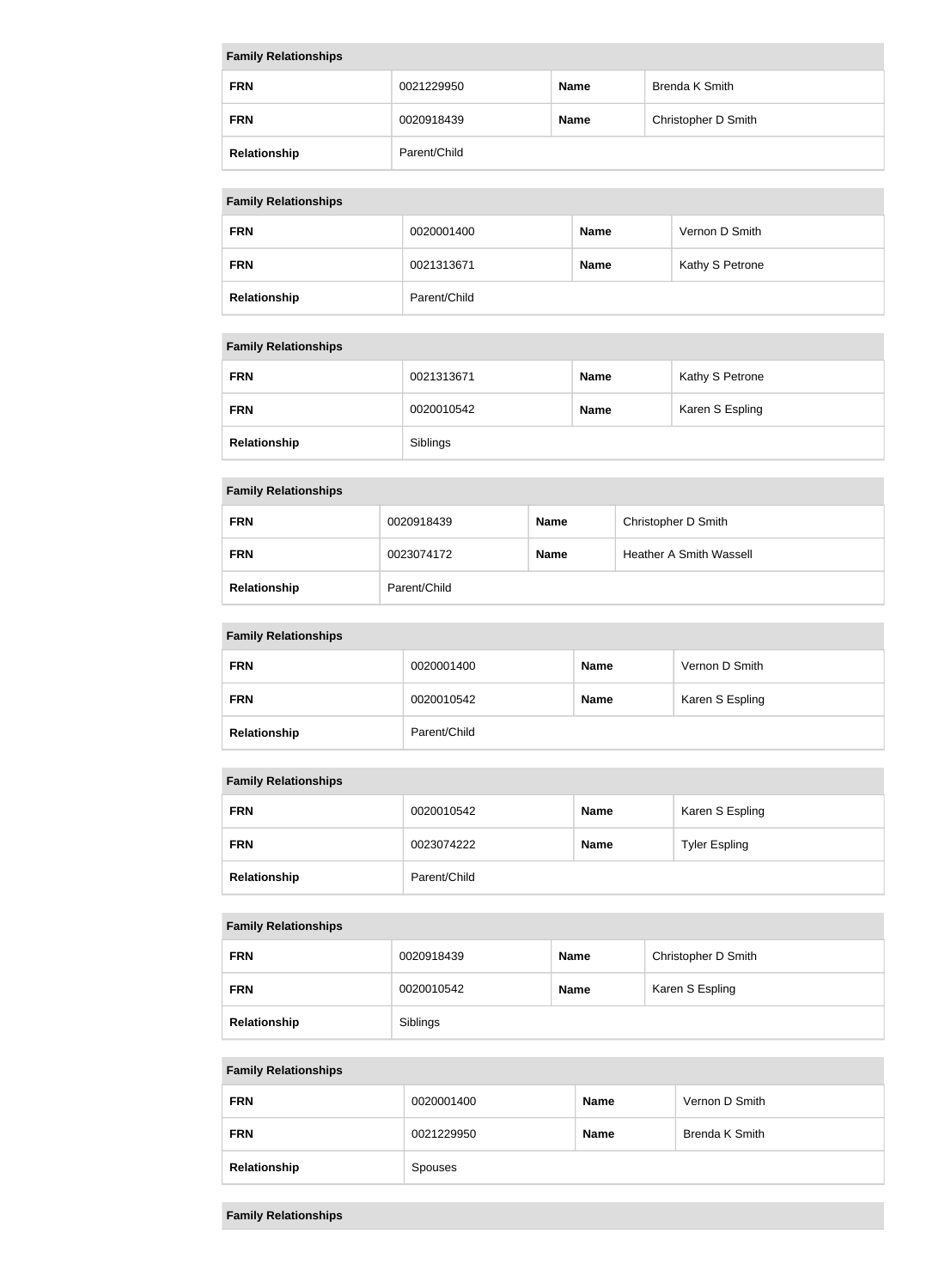| <b>FRN</b>   | 0020001400   | <b>Name</b> | Vernon D Smith      |
|--------------|--------------|-------------|---------------------|
| <b>FRN</b>   | 0020918439   | <b>Name</b> | Christopher D Smith |
| Relationship | Parent/Child |             |                     |

### **Family Relationships**

| <b>FRN</b>   | 0021313671 | <b>Name</b> | Kathy S Petrone  |
|--------------|------------|-------------|------------------|
| <b>FRN</b>   | 0015095987 | Name        | Ernest A Petrone |
| Relationship | Spouses    |             |                  |

#### **Family Relationships**

| <b>FRN</b>   | 0020001400 | <b>Name</b> | Vernon D Smith   |
|--------------|------------|-------------|------------------|
| <b>FRN</b>   | 0021311469 | <b>Name</b> | Myrtice S Lester |
| Relationship | Siblings   |             |                  |

### **Family Relationships**

| <b>FRN</b>   | 0023074172 | <b>Name</b> | <b>Heather A Smith Wassell</b> |
|--------------|------------|-------------|--------------------------------|
| <b>FRN</b>   | 0023074230 | <b>Name</b> | Hillary N Smith                |
| Relationship | Siblings   |             |                                |

# **Family Relationships**

| <b>FRN</b>   | 0020918439 | Name | Christopher D Smith |
|--------------|------------|------|---------------------|
| <b>FRN</b>   | 0021313671 | Name | Kathy S Petrone     |
| Relationship | Siblings   |      |                     |

**(e) Is Respondent seeking an attribution exemption for any officer or director with duties wholly unrelated to the Licensee(s)?** No

If "Yes," complete the information in the required fields and submit an Exhibit fully describing that individual's duties and responsibilities, and explaining why that individual should not be attributed an interest.

## **Certification**

| <b>Section</b>                  | Question                           | <b>Response</b> |
|---------------------------------|------------------------------------|-----------------|
| <b>Authorized Party to Sign</b> | <b>WILLFUL FALSE STATEMENTS ON</b> |                 |
|                                 | THIS FORM ARE PUNISHABLE BY        |                 |
|                                 | FINE AND/OR IMPRISONMENT (U.S.     |                 |
|                                 | CODE, TITLE 18, SECTION 1001), AND |                 |
|                                 | OR REVOCATION OF ANY STATION       |                 |
|                                 | LICENSE -- OR CONSTRUCTION         |                 |
|                                 | PERMIT (U.S. CODE, TITLE 47,       |                 |
|                                 | SECTION 312(a)(1)), AND/OR         |                 |
|                                 | FORFEITURE (U.S. CODE, TITLE 47,   |                 |
|                                 | SECTION 503).                      |                 |
|                                 |                                    |                 |